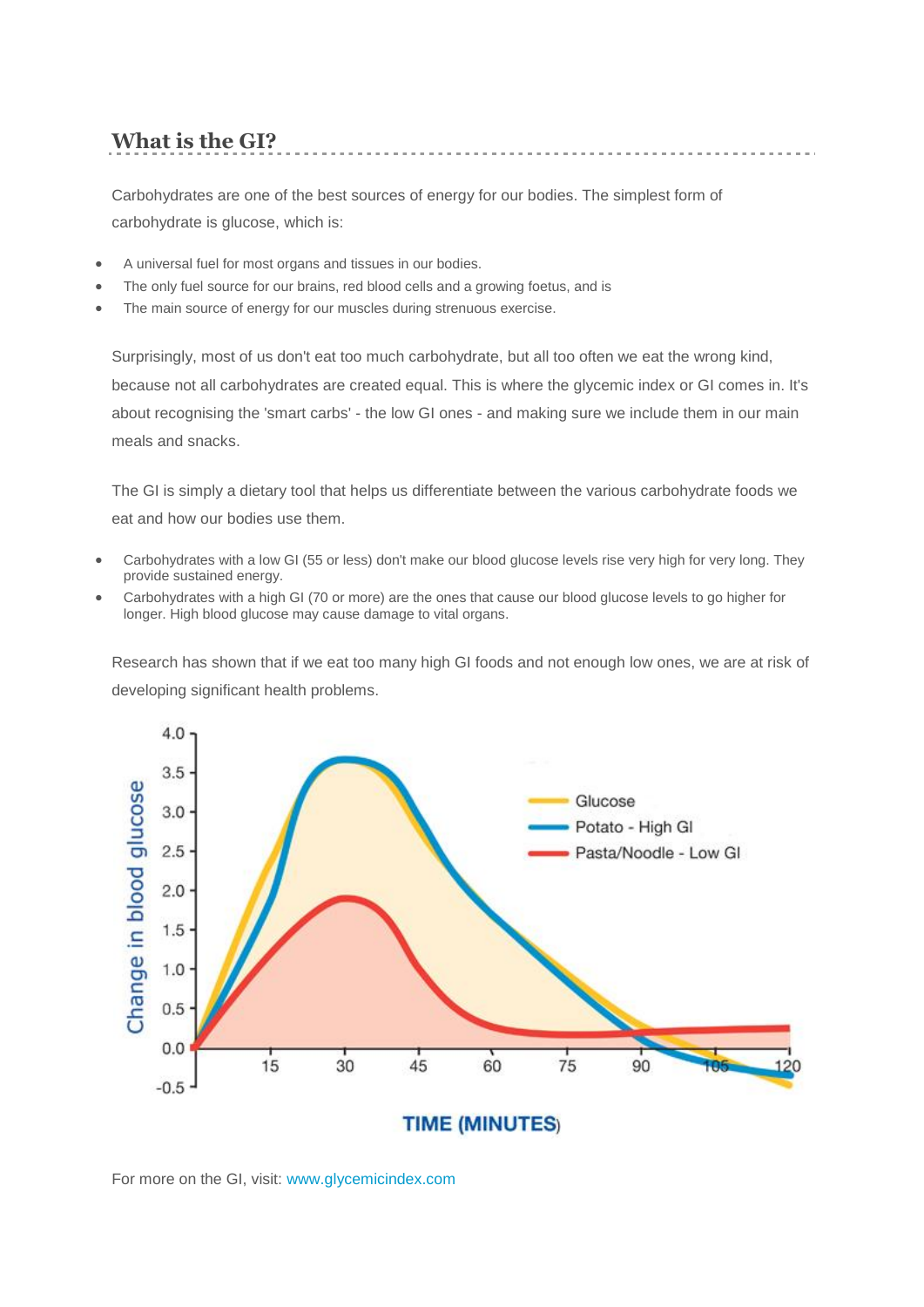#### [Top](http://www.gisymbol.com.au/using.htm#top)

### **Good sources of carbohydrate**

Carbohydrate foods come mainly from plants - cereal grains, legumes, fruit and starchy vegetables. Some dairy foods like milk and yoghurt also contain carbohydrate. Common sources of carbohydrate include:

- Bread
- Breakfast cereals
- Rice
- Pasta
- Noodles
- Fruits and their juices such as apples, pears, oranges, plums, peaches and nectarines, berries and bananas
- Starchy vegetables such as potatoes, sweet potatoes, yams, taro, sweet corn, parsnips, pumpkin and carrots
- Legumes (pulses) such as beans, chickpeas, lentils and split peas
- Dairy foods like milk, yoghurt, ice cream and their alternatives
- Sugars, honey and confectionery
- Starchy snack foods like potato and corn chips

#### [Top](http://www.gisymbol.com.au/using.htm#top)

## **The health benefits of low GI eating**

The scientific evidence supporting the health benefits of a healthy low GI diet is overwhelming. We know from over 25 years of research from around the world that healthy low GI diets:

- Help to fill you up and keep you feeling satisfied for longer, avoiding over eating or too much snacking.
- Lower your insulin levels which makes fat easier to burn and less likely to be stored.
- Help you to lose body fat and maintain lean muscle tissue.
- Reduce your triglycerides, total and 'bad' (LDL) cholesterol.
- Increase your levels of 'good' (HDL) cholesterol.
- Reduce your risk of developing type 2 diabetes.
- Help to manage your blood glucose levels and reduce your risk of developing diabetes complications.
- Reduce your risk of developing cardiovascular disease.
- Reduce your risk of developing certain eye diseases.
- Improve your skin
- Sustain your energy levels longer, improving both mental and physical performance.

Low GI eating really is for everybody, every day, every meal.

[Top](http://www.gisymbol.com.au/using.htm#top)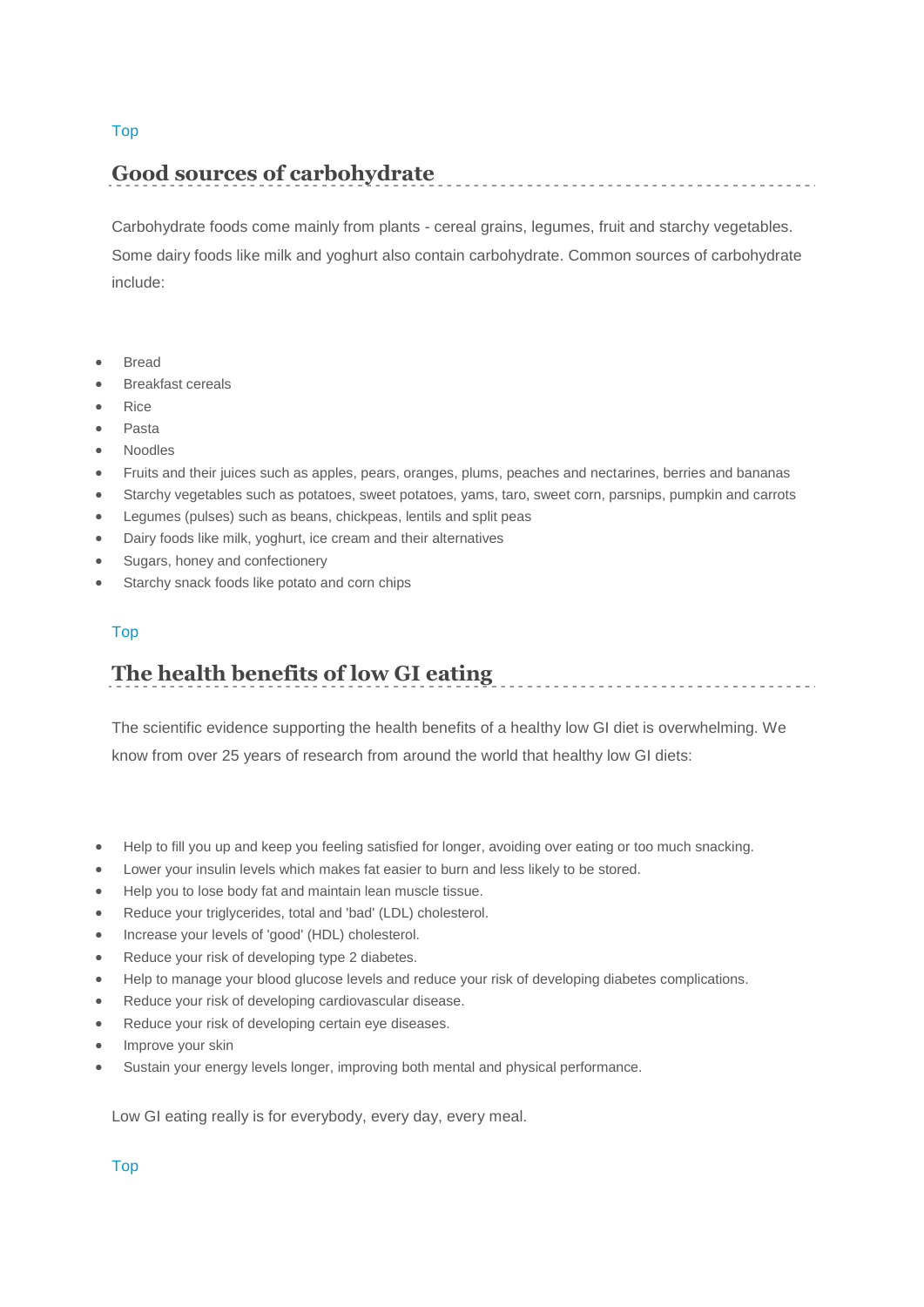## **Health organisations support for the GI**

Knowing the GI of foods is of particular value to people with diabetes who need to manage their blood glucose levels carefully. Perhaps unsurprisingly, diabetes organisations such as [Diabetes Australia,](http://www.diabetesnsw.com.au/)  Canadian Diabetes Association, [European Association for the Study of Diabetes,](http://www.ncbi.nlm.nih.gov/pubmed/10747363?ordinalpos=&itool=EntrezSystem2.PEntrez.Pubmed.Pubmed_ResultsPanel.SmartSearch&log$=citationsensor) [Juvenile Diabetes](http://www.jdrf.org.au/)  [Research Foundation](http://www.jdrf.org.au/) and the [South African Diabetes Association](http://home.intekom.com/buildlink/ips/sada/) encourage an understanding and use of GI in meal planning.

However, lowering the GI of diet can also lead to better health for everybody through improved heart health and helping to manage appetite.

Health and nutrition authorities from around the world recommend that everyone use the GI as a tool when looking for healthy food choices:

- In 1998, the [World Health Organisation and Food and Agriculture Organisation](http://www.fao.org/docrep/w8079e/w8079e00.htm) recommended that the glycemic index of carbohydrate foods be a factor in food choice.
- [The Dietary Guidelines for Australians](http://www.nhmrc.gov.au/publications/synopses/dietsyn.htm) specifically recommend the consumption of lower GI cereal-based foods: "Eat plenty of cereals, breads and pastas — preferably wholegrain ... with a lower glycemic index ... ". [Top](http://www.gisymbol.com.au/using.htm#top)

# **Using the GI is easy**

It's all about balance. To achieve any of the health benefits of low GI eating, you need to make sure that you include plenty of low GI 'smart' carbs as part of a healthy balanced diet. How?

**Step 1.** Swap high GI foods for low GI ones in the same food group. There are plenty to choose from. The foods you choose should also be low in saturated fat, moderate in sodium (salt) and high in fibre. Foods that meet all of these requirements carry the GI Symbol.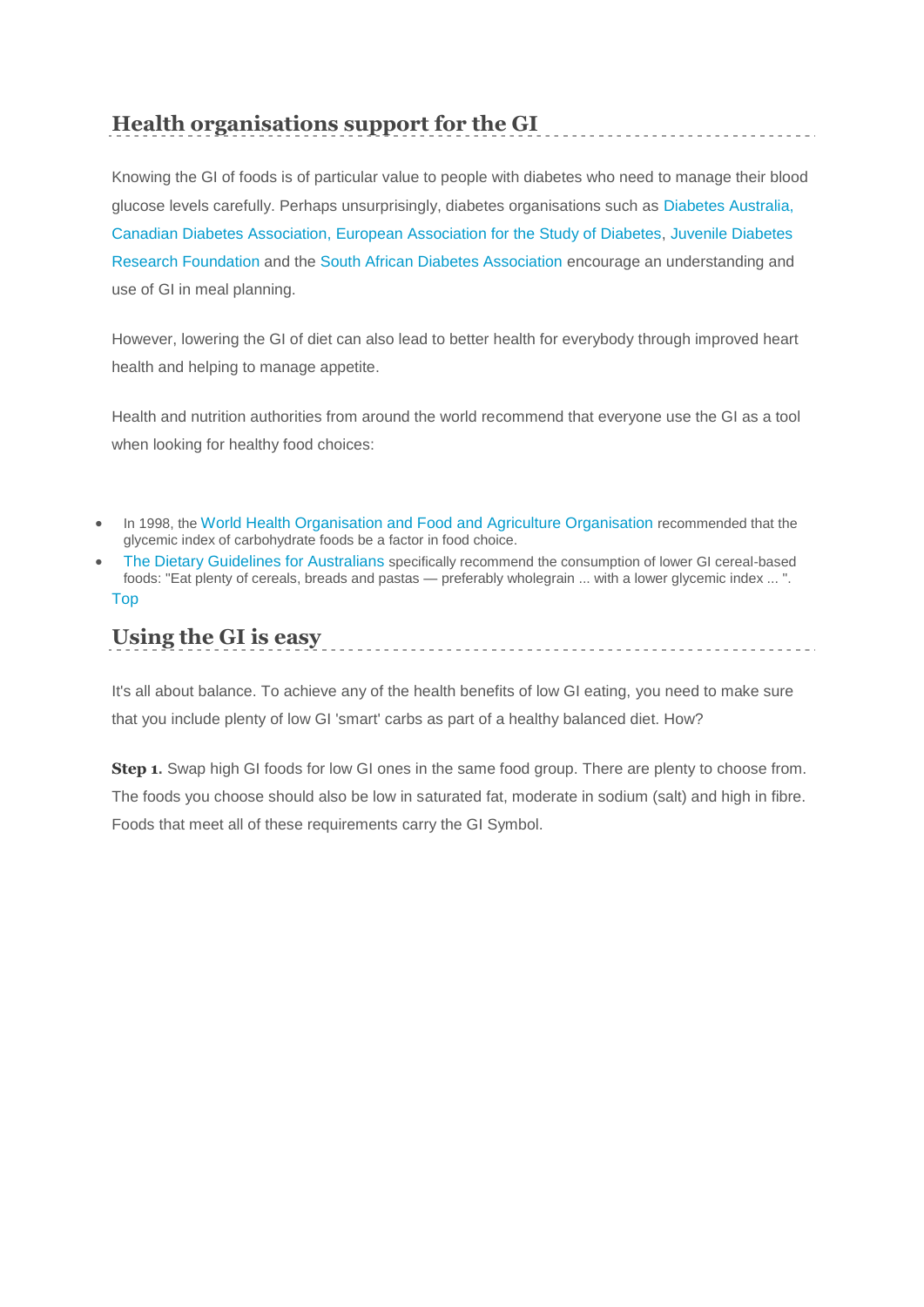

**Step 2.** Consume at least one serving of a low GI carbohydrate food at each meal and choose low GI carbohydrate foods for your snacks.

**Step 3.** Keep your eyes on that serving size. Be conscious of the quantity of carbohydrates you eat. Eating too much food, even healthy choices, will most likely pile on the pounds/kilos.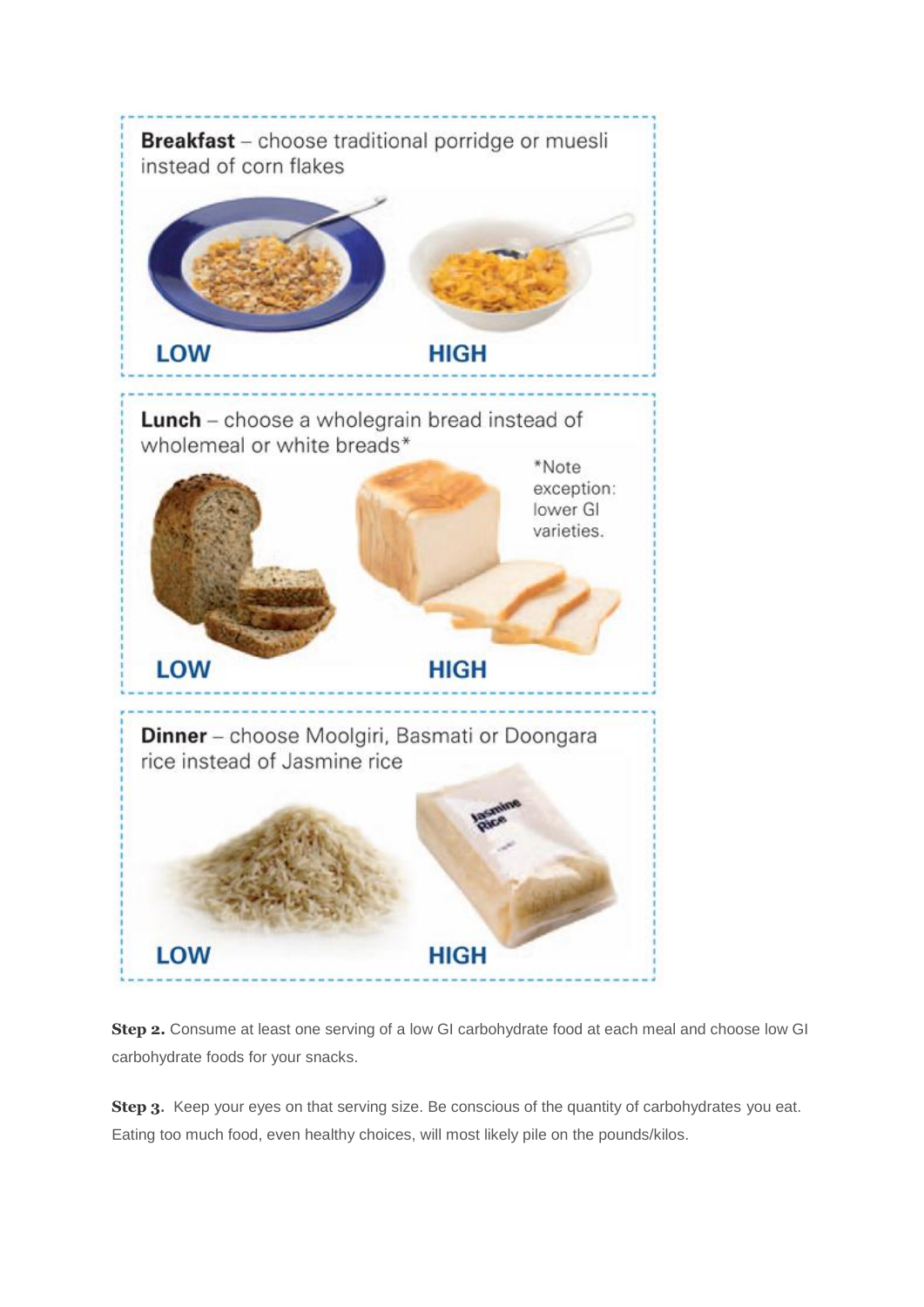**And get moving**. Make sure you include at least 30 minutes of planned exercise like walking, swimming or riding a bike in your daily routine, plus 30 minutes of incidental exercise like using the stairs instead of the lift or going over to talk to a colleague instead of sending an email.

#### [Top](http://www.gisymbol.com.au/using.htm#top)

### **Some things to keep in mind about the GI**

#### **The GI only applies to carbohydrate-rich foods**

It is not possible to obtain a GI value for foods which contain almost no carbohydrate. These foods include meats, fish, chicken, eggs, cheese, most nuts, oils, cream, butter and most vegetables.

#### **The GI is not intended to be used in isolation**

The GI of a food does not make it good or bad for you. High GI foods such as most potatoes and wholemeal breads still make valuable nutritional contributions to your diet. And low GI foods such as pastry that are high in fat (usually saturated fat) are no better for you because of their low GI. The nutritional benefits of different foods are many and varied, and we suggest you base your diet on a wide variety of foods that are low in salt and saturated fat, high in fibre and have a low GI.

#### **You don't need to avoid all high GI foods**

There is no need to eat only low GI foods. While you will benefit from eating low GI carbs at each meal, this doesn't have to mean excluding all others. A meal that includes a high GI food such as a typical potato and a low GI food such as sweet corn will result in a lower GI overall.

#### **You don't need to add up the GI each day**

The GI value of a food can be altered by the way it is processed or cooked, so we don't believe it is possible to calculate a precise GI value for recipes or to predict the GI of a menu for the whole day. That's why we prefer simply to categorise foods as low, medium or high GI in most circumstances. We have also seen the benefits people gain by simply substituting low GI foods for high GI foods in their everyday meals and snacks without more complicated dietary changes.

#### **Are foods containing sugar excluded?**

Not all sugars are the same. Many foods naturally high in sugars are very nutritious like fruit, milk and yoghurt. Unfortunately food labels don't help you distinguish between the low or high GI sugars or tell you whether the sugars are naturally occurring or added. It's more useful to focus on a food's overall